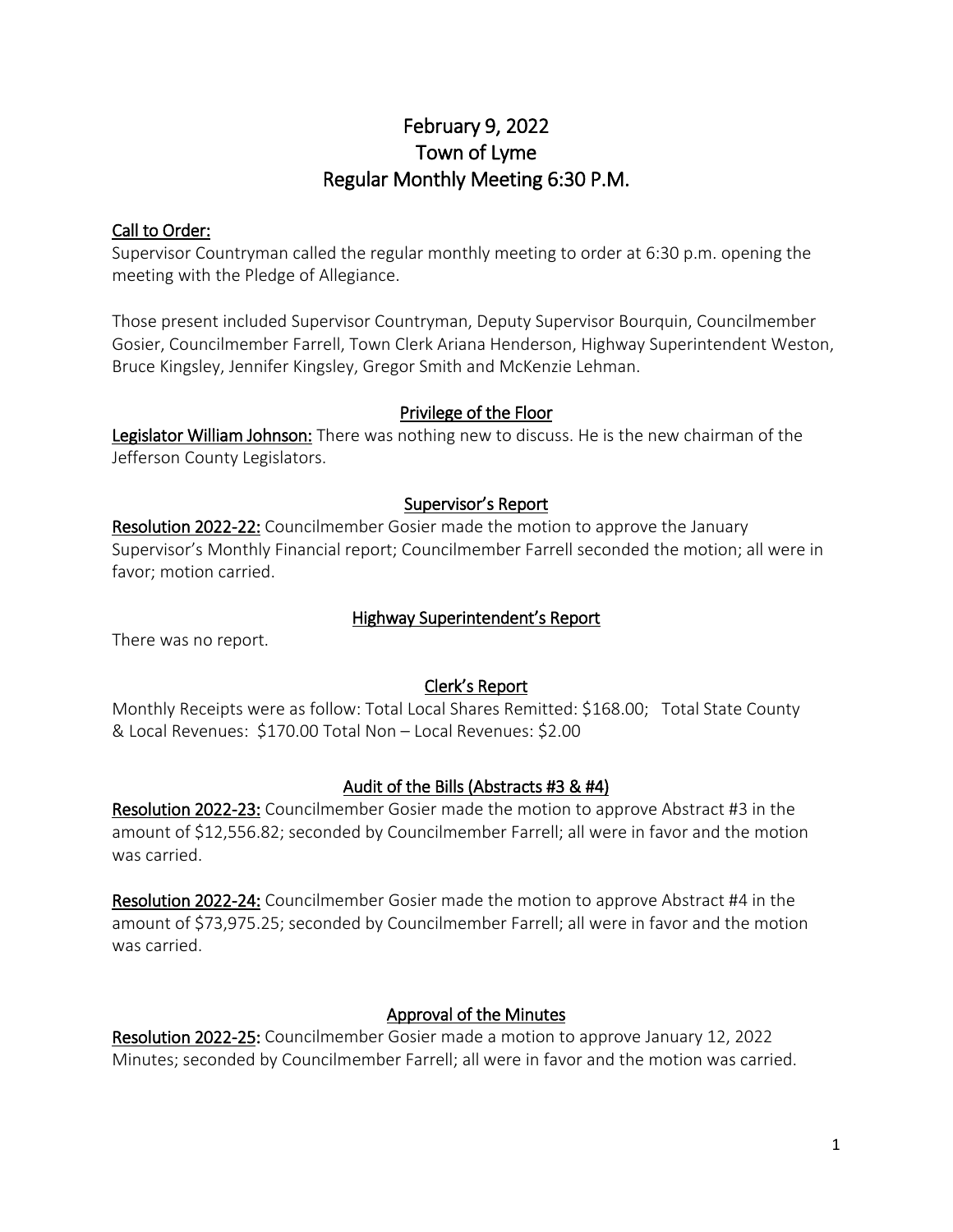#### Committee Reports

#### Assessor's Report:

Resolution 2022-26: Councilmember Gosier made a motion to accept Susan Locy resignation for the Board of Assessment review; seconded by Councilmember Farrell; all were in favor and the motion was carried.

#### Municipal Water Board Report:

Resolution 2022-27: Councilmember Gosier made a motion to advertise for the public hearing for the 2022 water rates for March 9, 2022 at 6:25 p.m.; seconded by Councilmember Farrell; all were in favor and the motion was carried.

#### Planning Board:

There was no meeting in January.

#### Zoning Board of Appeals (ZBA):

There was no ZBA Report.

#### Youth Commission:

There was no meeting in January. Tammy McIntosh will be added as the school representative on the committee.

#### ZEO/CEO Report:

Jim Millington submitted his mileage and activity through email for January. There were no questions.

#### TMB Cemetery:

Councilmember Gosier stated that there was no business.

Supervisor Countryman met with Heather Lipczynski regarding the New Cedar Grove Cemetery and Old Cedar Grove cemetery. They discussed abandoning the cemeteries and the Town would have to take over the cemetery. Councilmember Gosier stated that they have tried twice before. Heather is worried about covering the cost of mowing this summer. They have money in the bank from donations. Councilmember Gosier said that the cemetery donations can't be spent. Only the interest in the account can be spent according to the law. All of the money in their account can be spent when the Town takes over. This is the process the Three Mile Bay Cemetery went through.

#### Cape Vincent Ambulance:

Supervisor Countryman reported that the Cape Vincent Ambulance is moving along quickly. They will be advertising for the Town of Lyme Resident position on their board. Charlie Mount will need to formerly apply to be considered for the position.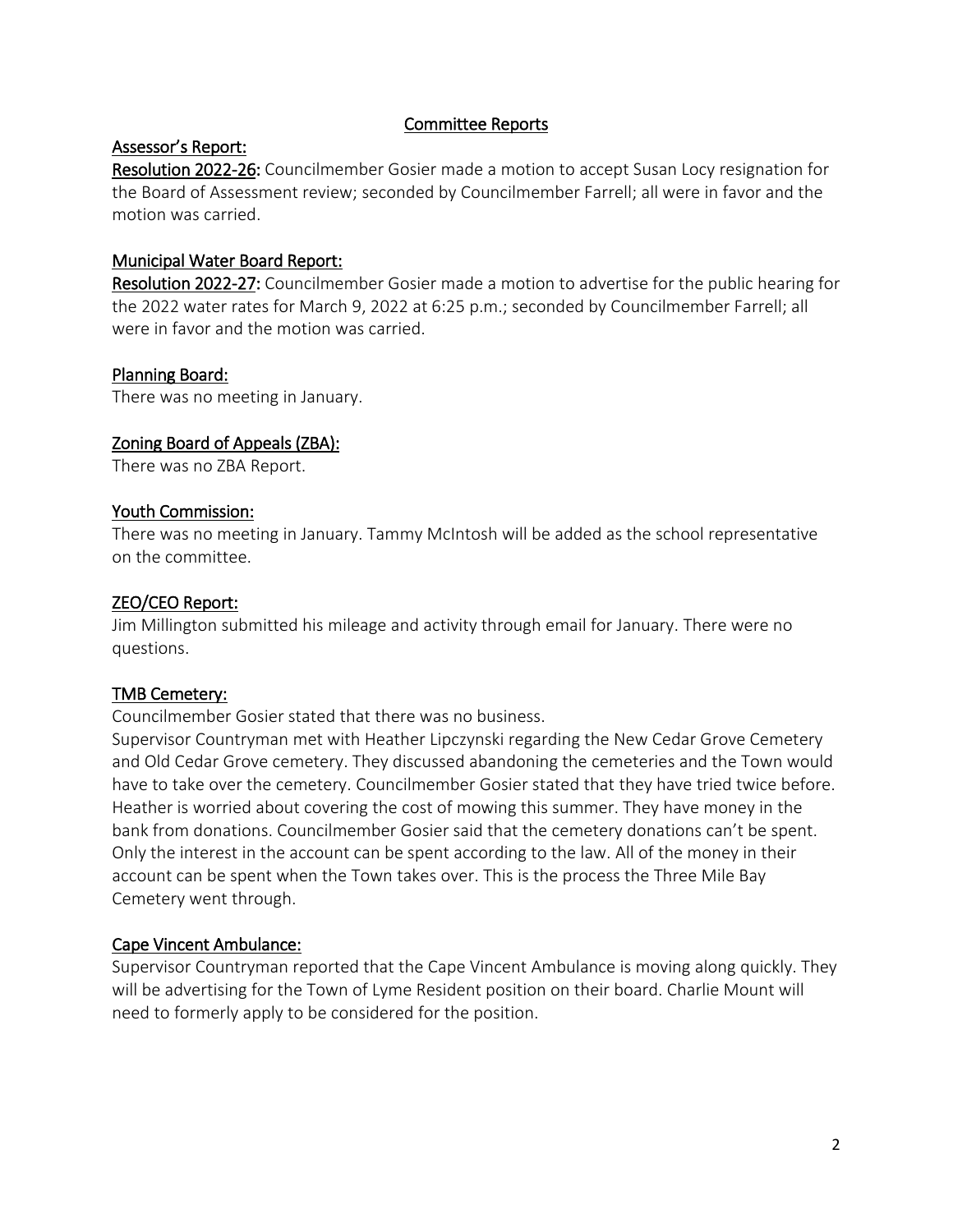### New Business:

# Veterans Park REDI Grant Bid:

Veterans Memorial Public Park bids are scheduled to be opened March 3<sup>rd</sup>. Gregor Smith explained that there was two ways to get reimbursed through REDI for the project The first option is the Town can make payments to the contractors and get reimbursed. The second way is to create a bank account for the REDI project and we submit invoices to DASNY for payment to the contractors. Councilmember Gosier asked if the payment would be held up if the Town chose the 2nd option. She reminded the Board that the Addie Jenny money is supposed to be used for the parks. She would like a copy of the Town Park Plans by email. The Board agreed to have Robin Grovesteen starting the process to use the Addie Jenny of \$125,000.00 for the Park.

#### Three Mile Bay Water Tower Painting:

Gregor Smith stated that there is no new information on the water tower painting. The bid opening is scheduled for 3:00 p.m. March 3, 2022.

## Point Salubrious Water District Extension:

Supervisor Countryman read the Water Board Minutes. The options in regards to the potential Point Salubrious Water District are:

- 1.) Have the residents re-do a petition so that it is valid
- 2.) Preform a survey
- 3.) Give Bernier and Carr the permission to start the study for \$5,000.00

Supervisor Countryman said Warren Johnson stated that they could collect the \$5,000.00 between a few residents that have offered to pay. There are also people who are interested in signing the petition that didn't. Supervisor Countryman stated that any water district is an improvement for the Town. Councilmember Farrell agreed. Councilmember Gosier suggested having Bernier and Carr update the study so the residents have an updated cost for water per EDU. After the study is complete the information can be distributed to the residents.

Resolution 2022-28: Deputy Supervisor Bourquin made the motion to spend \$5,000.00 for Bernier and Carr to update the Point Salubrious Water District study; seconded by Councilmember Gosier; all were in favor and the motion was carried.

## Three Mile Bay Water District Extension:

Gregor Smith reported that the Sally Port Development is outside the Three Mile Bay Water District. The district will need to be extended for them to have water service. Gregor did reach out to our attorney regarding the SEQR and district extension. Clerk Henderson stated that Sally Port has paid the \$5,000.00 to cover the necessary costs. The Board may want to hold a special meeting to cover the long SEQR form before the April meeting. Sally Port will be responsible for bringing the water lines from the road to their building. Lance Development will follow the same process. Deputy Supervisor Bourquin asked what the pipe requirement size was. Gregor answered that they were looking to get fire protection as well so it would need to be 8 inch line. There was further discussion regarding the water lines.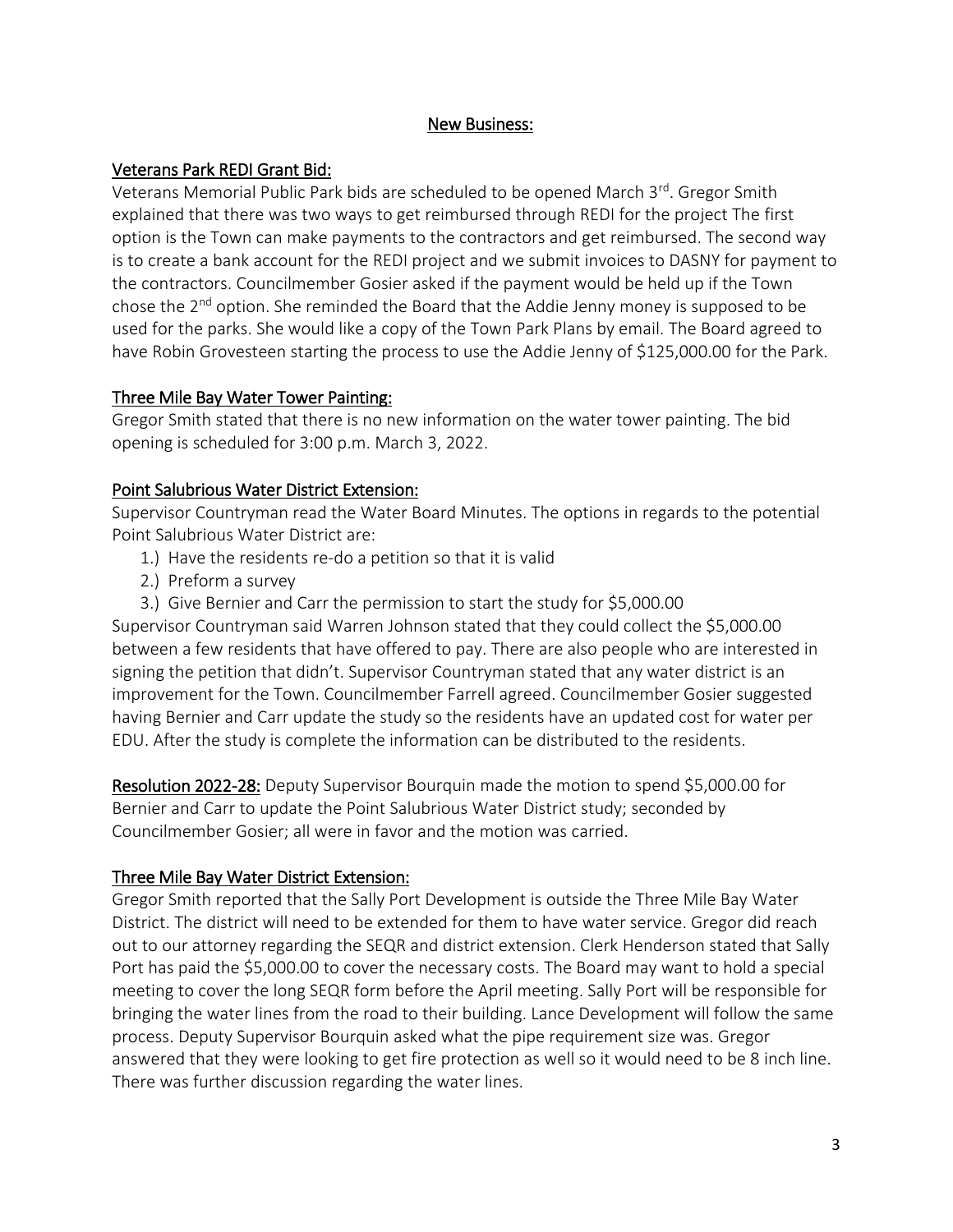Resolution 2022-29: Councilmember Gosier made the motion to have a special board meeting at 3:00 p.m. on March 3, 2022; seconded by Councilmember Farrell; all were in favor and the motion was carried.

# Old Business:

# BAR Appointment:

There has been one application for the Board of Assessment Review. We need to formerly advertise for the two opens positions on the board.

Resolution 2022-30: Councilmember Farrell made the motion to advertise for two positions on the Board of Assessment Review Board.; seconded by Councilmember Gosier; all were in favor and the motion was carried.

## Park Committee:

There has been several requests from residents that a Park Committee be formed for Veteran's Memorial Public Park. There was also a resident request to use the park for a fitness class. Councilmember Gosier offered to contact other towns to see what policies they have in place for their parks. She also feels that a Town Board member should be on the committee. Supervisor Countryman feels that the citizens should decide what policies are put into place at the park. Deputy Supervisor Bourquin feels like the Board has had enough input on the park. Councilmember Farrell agreed. The only issue that the Board had regarding the fitness class was that there may be construction going on when the weather improves. If there is than the fitness class could use Bi-Centennial Park.

## Zoning Law Revisions:

There is a zoom meeting scheduled for February 15, 2022 with Barton and Loguidice to work on revising the Zoning Law.

## Work Force Worker:

Councilmember Countryman would like to pursue the workforce program. Deputy Supervisor Bourquin mentioned that there are several things the workers are not permitted to do. Supervisor Countryman believes there are several jobs that could be assigned. He will speak with Highway Superintendent Pat Weston and look into getting more information.

## Clayton Training Sessions:

Supervisor Countryman stated that the Town of Clayton is holding various training session including Sexual Harassment training required by New York State and some for the Highway Department. The training will be held April 19, 2022.

## Online Privilege of the Floor

There was no online privilege of the floor.